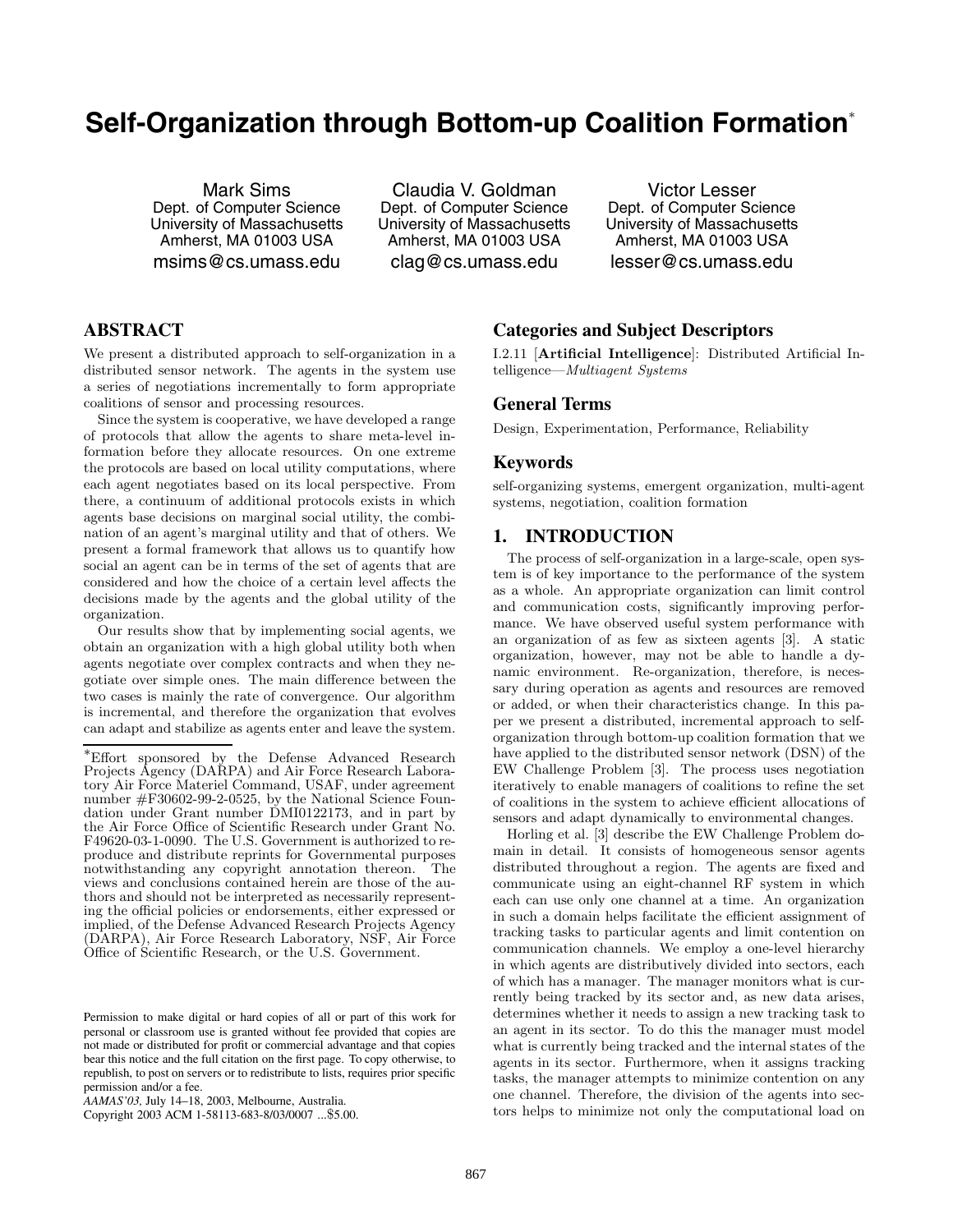

**Figure 1: EWChallenge Domain**

the managers but also the number of messages sent on any one channel. For our self-organization techniques, we assume all sector managers communicate with each other over channel zero and that the sector managers assign channels other than zero to agents as they enter the sector.

Figure 1 illustrates the domain. The empty circles are sector managers; the filled circles are sensor agents that are not managers. Although in actuality each agent has three separate sensor heads, for the purposes of this paper we assume agents have viewable areas of 360◦. The sector areas represented by the "clouds" in the picture are defined by the intersection of the viewable areas of the sensors in the sectors. The areas of overlap show where the region covered by one sector intersects the region covered by another. Although sector boundaries overlap, each agent belongs to a single sector. To track a vehicle best, at least three sensor agents are required to triangulate the position of a vehicle moving through the region. If there are not three such sensors within the sector responsible for tracking, agents within that sector may request sensor data from other sectors.

We also assume that there is an overhead associated with passing a tracking task from one sector to another and that accessing sensor data of agents in different sectors may incur communication delays due to multiple hops or channel contention. It is desirable, therefore, for a sector to track well for as long as possible to minimize how often a tracking task is passed off to another sector, how often a tracking agent must access sensor data from different sectors, and how often tracking agents must negotiate over sensor allocation.

Given the need for an organization such as that described above, the motivation for applying self-organization techniques is the need to move from predefined, hand-generated configurations of sensors and organizational relationships as in [3] to arbitrary configurations and dynamic construction of organizational structure. To achieve this, we use a bottom-up coalition formation technique to enable the agents in the system to construct the organization dynamically in a decentralized manner.

Through coalition formation, agents in a large system faced with a set of tasks partition themselves to maximize system performance. By this process, the system moves from being a set of single agents to a set of either disjoint

or overlapping coalitions of agents. Our algorithm enables self-organization through coalition formation by having the agents discover their organizational relationships while partitioning themselves around the subtasks of a high-level task.

Our approach is similar to that of Shehory and Kraus [9, 10] in that it applies to a cooperative system of agents in a non-super-additive environment. We assume an overhead associated with each new member of a coalition and that a coalition reaches a point beyond which adding a member is no longer beneficial. Beyond these similarities our approach varies considerably from that of [9, 10]. In their work agents have a more global view of others in the system. The agents may not be aware of every other agent, but the assumption is that they know of a large number. Each agent then calculates a subset of the coalitions it may belong to, and the system engages in a greedy process of choosing coalitions based on their computed coalitional values. If the population changes, the coalition formation process must restart. In contrast, our approach is an incremental, local one in which agents need not know of that many other agents around them and the process of coalition formation can continue and adapt if the population changes. Another difference is that Shehory and Kraus [10] allow for overlapping coalitions. In our current work, we restrict our attention to disjoint coalitions although in future work, we plan to extend our techniques to overlapping coalitions where sensor agents may have membership in more than one sector.

Two other sets of related work are [2] and [4]. While the work of Horling et al. [2] does involve a local adaptation process, it uses evaluations of system performance to adapt an organization. Organizational adaptation in the work of Ishida et al. [4] is based on the tasks that enter the system and the system's current load. It is not an iterative search process designed to converge on a good organization. In both sets of work the adaptations may be revised as the situation changes, but the process of adapting is a single shot. The Contract Net Protocol [11] is also related to our work; we discuss it in Sections 3 and 4.

Finally, a common coalition formation problem related to the distribution of tasks asks: Given a fixed set of tasks and a set of cooperative agents, how can we pick groups of agents best suited to those tasks? Our problem is slightly different and resembles the work in Goldman and Rosenschein [1] aimed at partitioning information domains to facilitate future information retrieval requests. In our DSN, the system is given the high-level task of providing coverage for a region. This task encompasses the future tracking tasks that the system will perform but does not know *a priori*. The goal is to subdivide the region and assign portions of it to sectors (coalitions) of agents so that each sector is best able to perform the tracking tasks that it encounters.

Sections 2 and 3 present our model. Section 4 describes empirical results from testing different negotiation protocols that lead to different stable organizations. Section 4, also analyzes the performance of the organizations evolved in terms of their rate of convergence, fault tolerance, and message traffic while tracking. We conclude in Section 6 after presenting a formal framework in Section 5 that allows us to analyze the decisions that the agents make as a function of the value of the information they hold. We distinguish between local information agents and k-social agents who may be able to obtain information about *k* other transactions happening at the same time.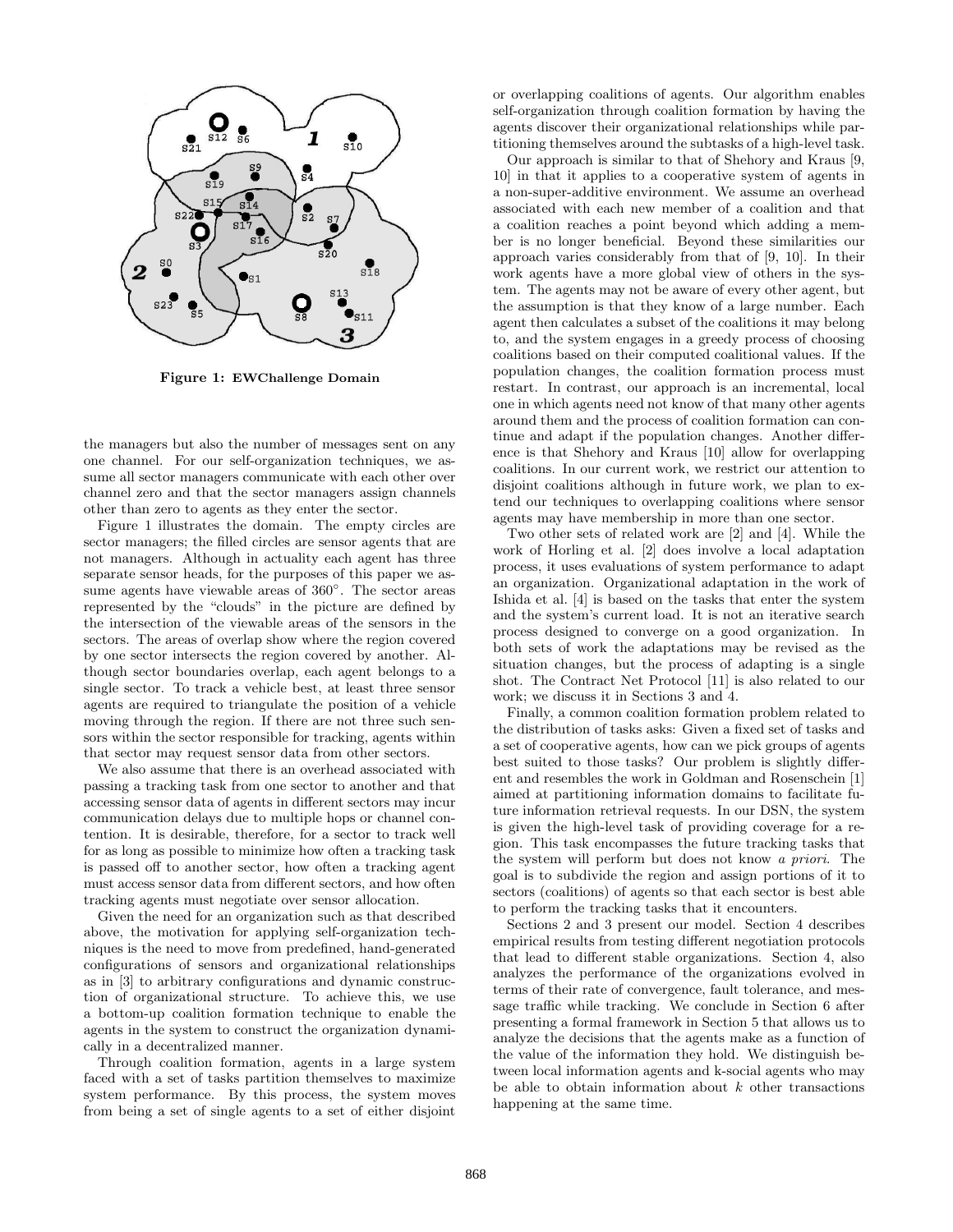# **2. PROBLEM DESCRIPTION**

In order to formalize our problem, we present the following assumptions and definitions.

## **2.1 Assumptions**

In addition to the assumptions stated in the Introduction, we make the following assumptions:

- Although agents are arbitrarily distributed, there are a sufficient number of them and they are arranged such that every point in the region assigned to the system has at least one sensor that can see it.
- Although agents may enter or leave the system at any time, the agent population does not vary dramatically from one instance to the next. If the population were to fluctuate wildly, attempting to build organizational structure would be futile.
- An ideal sector has between eight and ten agents in it and at least three agents can see every point in the region it is responsible for. As the first assumption suggests, this is not always possible.

## **2.2 Definitions**

At any time *t* we have a set of agents in the system,  $A = \{A_1, A_2, \ldots, A_n\}$ , and each agent  $A_i$  has a vector of capabilities  $B = \{b_1^i, b_2^i, ..., b_n^i\}$ . For example, in the sensor domain presented, each agent controls the sensor associated with it and the capabilities are the regions each is able to cover.

Different organizations can result from a given set *A* of agents with their corresponding capabilities. These organizations are instantiations of different organizational templates. An organizational template is given by the organization's high-level goals, the roles that exist within the organization, the organization's control and communication hierarchies, and its evaluation function. Our implementation instantiates a simple template in which agent organizations are built using a single level hierarchy.

A sector *S*<sup>i</sup> is a coalition of agents drawn from *A* that work together to accomplish a task. A sector manager *SM* is a representative of its sector that is responsible for handling negotiations with other sectors (as well as task and channel allocation within the sector). The manager may not remain constant throughout the life of the sector. Since the agents in *A* are homogeneous, any agent can serve as a sector manager.

Each sector  $S_i$  has an area defined by the viewable areas of the sensor agents that it is responsible for as shown by the "clouds" in Figure 1. We denote this as  $Area_{S_i}$ . Each sector has a utility value  $U_{S_i}$  that is a function of the number of agents in the sector and how well the sector can provide coverage of the sub-region it is responsible for. More specifically, let  $AN_i$  be the average number of sensors in  $S_i$  that can see each point in the region covered by  $S_i$ . Let  $NU_i$  be a function ranging between 0 and 1 dependent on the number of agents in *S*i. Space limitations preclude a complete description of  $NU<sub>i</sub>$ , but it is an empirically defined factor that equals 1 if  $S_i$  has eight sensors, falls off slowly at first so that between 6 and 10 agents still gets a fairly high rating, and then falls off quickly for sectors of other sizes. A sector with only one agent, for instance, has  $NU_i = 0.001$ . Finally,  $U_{S_i} = AN_i \times NU_i.$ 

The coalition formation process results in a set of sectors called a coalition structure [6]  $CS = \{S_1, S_2, ..., S_m\}$  where  $S_i$  is the  $i^{\text{th}}$  sector in *CS*. A coalition structure's global utility is the sum of the utilities of the individual sectors in it:

$$
U_{CS} = \sum_{i \in CS} U_{S_i}
$$

The coalition formation process decomposes a high-level task *T* assigned to the system into subtasks  $\{t_1, t_2, ..., t_m\}$ which may overlap and are assigned to the different sectors. In the sensor network, two coverage subtasks overlap if  $Area_{S_i}$  ∩ $Area_{S_i}$   $\neq$  *Ø*. Figure 1 shows that all three sectors illustrated have areas of overlap.

Each agent is able to perform a portion of the subtask assigned to its sector based on its capabilities. In the sensor network example, an agent is able to provide partial coverage of the region its sector is responsible for.

With the assumptions and definitions above, we can formulate the self-organization problem as follows: Given a high-level task  $T^1$  and a set of agents A, subdivide T into *m* subtasks  $\{t_1, t_2, ..., t_m\}$  and *A* into a coalition structure  $CS = \{S_1, S_2, ..., S_m\}$  of *m* sectors such that each of the subtasks is assigned to one sector, where  $\bigcup S_i = A, \forall i \neq j$  $S_i \cap S_j = \emptyset$ , and  $U_{CS}$  is maximal.

#### **2.3 Market Analogy Definitions**

Because our approach involves an iterative negotiation process, comparing the system to a marketplace is useful. A **buyer** is a sector manager whose sector does not have the necessary sensors to perform its subtask adequately. In other words, the sensor agents that comprise the sector do not provide sufficient coverage of the area for which the sector is responsible. A **seller** is a sector manager whose sector has sensor agents able to provide coverage of a region the buyer would like to cover. Sector managers can be buyers and sellers simultaneously. The only agents involved in the negotiations of this marketplace are sector managers.

The **product** in the sensor network is the ability to provide coverage for a certain region and is transfered from one sector manager to another through the exchange of sensor agents between sectors. The product is the resource the buyer needs to improve its performance of its subtask. Finally, the **value** of a product to a buyer or seller is a function of the buyer's and the seller's marginal utility gains from the transaction and depends on the negotiation strategy they are using. When determining with whom to transact, buyers and sellers may consider either their own local marginal utility gains or the social marginal utility. The **local marginal utility** is the difference between a sector's utility before a transaction and the utility after the transaction. The **social marginal utility** is the sum of the local marginal utilities of both the buyer and the seller. In the local case, the buyer and seller value products differently. In the social case, they value products the same.<sup>2</sup>

With this analogy, the problem of bottom-up coalition formation translates into deciding which sellers the buyers

<sup>&</sup>lt;sup>1</sup>In our case the high-level task is to provide coverage for the entire region.

<sup>&</sup>lt;sup>2</sup>Although the analogy to a marketplace is useful, it is worth noting that our system is indeed cooperative and, therefore, agents may be willing to negotiate at the social level. This is not reasonable in a competitive market.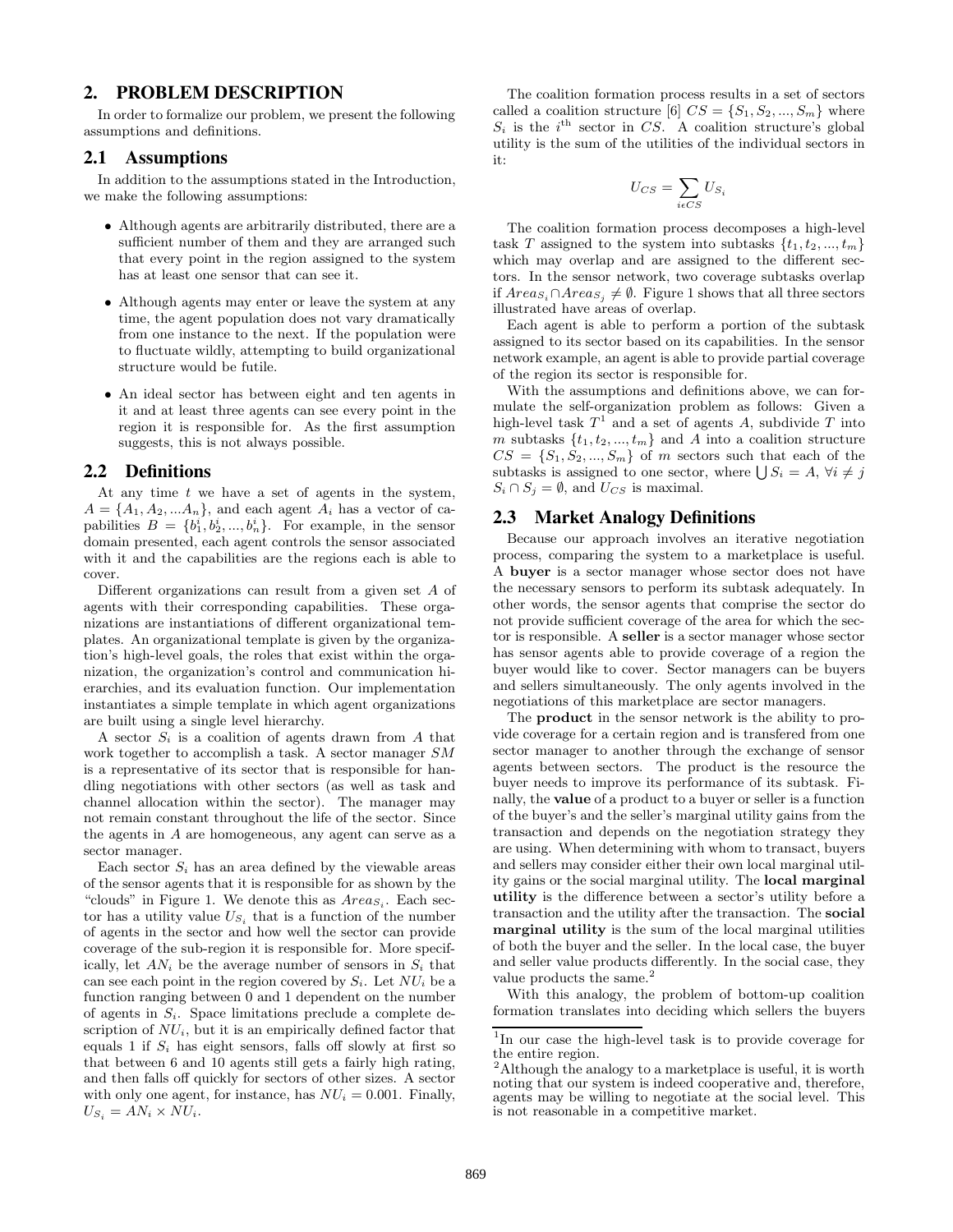should attempt to buy from and which buyers the sellers should sell their products to such that  $U_{CS}$  is maximized.

# **3. NEGOTIATION STRATEGIES**

A well-known strategy for assigning resources that has also been used to organize a DSN is the Contract Net Protocol (CNET) [11]. CNET provides a general framework to describe negotiation processes between agents. In its original version it involved agents' making decisions based on each agent's own perspective. For the DSN domain, an example of how CNET enables agents to build an organization is as follows: A task manager with a task to be fulfilled (such as finding a sensor agent to provide signal data) broadcasts a task announcement with a deadline for receiving bids. Just before the deadline, agents capable of performing the task send their bids to the manager who then evaluates the bids and awards contracts appropriately. Once an agent receives a contract, that agent is committed to it.

In our example, many agents may be able to provide coverage for the same area, but assigning the task to different agents may lead to different global utilities. In CNET each task that is assigned by a task manager (at its highest abstraction level) $3$  was assumed to be independent of other tasks, so that the order of processing tasks by different task managers did not affect the global utility of the system.

We are interested in evaluating the performance of the whole organization in terms of the agents' decisions and the structure that results from these decisions. We assume that all agents are interested in maximizing the global utility of the system and, therefore, require a negotiation protocol to enable this. CNET in its original formulation is not sufficient for this purpose. For example, assume agents  $A_1$  and *A*<sup>2</sup> are both able to cover a region that sector manager *SM*<sup>1</sup> needs covered, but only *A*<sup>2</sup> is able to cover a region *SM*<sup>2</sup> needs covered. If *SM*<sup>1</sup> awards a contract to *A*2, *A*<sup>2</sup> may no longer be available to *SM*2.

In order to correct for the above problem, we have developed two general classes of negotiation protocol for selforganizing through coalition formation in the marketplace of Section 2.3: local marginal utility based and social marginal utility based.<sup>4</sup> In our case, because agents negotiate, even if *A*<sup>2</sup> initially joins *SM*1, *SM*<sup>1</sup> and *SM*<sup>2</sup> may be able to adjust the allocation of sensors to coalitions such that *A*<sup>2</sup> moves to  $SM_2$  and  $A_1$  joins  $SM_1$ .

For an illustration of the dynamics of the protocols we have developed, refer to Figure 2. In the local marginal utility based protocols, a round of negotiation proceeds as follows: A buyer broadcasts a message (1) requesting coverage of a region. Each manager within range, who has an agent that can cover that region and whose local marginal utility of giving up the agent is positive, responds with a message (2) stating that it could provide coverage to the buyer. Unlike CNET, the seller is not bound to honor this offer. The seller is free to make offers to as many buyers that send requests as it likes.

The buyer waits for a period of time, collecting responses from sellers. When the period is over, the buyer selects



**Figure 2: Negotiation Message Types**

1. Buyers request. 2. Seller's potential utility change. 3. Buyer chooses seller. 4. Seller chooses buyer.

the seller whose product would provide the buyer with the greatest local marginal utility gain and sends a message (3) to that seller requesting the coverage offered.

Finally, given the multiple responses from buyers that the seller receives, the seller chooses to give its product to the buyer that maximizes the *seller's* local utility (4).

Negotiation in the social case is slightly different. As in the local case, the buyer sends its product request (1). This time, however, the seller responds with an offer even if its change in local utility would be negative and reports to the buyer what its local utility change would be (2). The buyer collects responses from sellers and chooses to request the product it needs from the seller that maximizes the sum of the buyer's local marginal utility and the seller's local marginal utility assuming the sum is positive. The buyer reports the sum (3) to the seller (i.e., the buyer requests the coverage offered).

Given the product requests the seller receives, it chooses to give the product to the buyer that reported the highest social marginal utility to it (4). Although the social marginal utility gain will be positive, the seller's or even the buyer's (but not both) local change in utility may be negative. In Figure 2 both Buyer 1 and Buyer 2 accept the offers Seller 2 made to them. Seller 2 then chooses (as seen by message (4) in the Figure) to give the product to Buyer 1 because the social marginal utility reported by Buyer 1 was higher than that reported by Buyer 2.

In addition to negotiation, we assume that a discovery process occurs when an agent enters the system; it must learn of the other agents near it and they must learn of it. To make this happen quickly, an entering agent joins the nearest sector to it, by listening for beacons on channel zero. If there is no sector within range, the agent elects itself manager of a new sector and begins attracting entering agents to it by broadcasting a periodic beacon on channel zero. It also starts negotiating with other managers over the resources it needs to perform its subtask.

We also assume that a maintenance process takes place throughout the life of the system. Sector managers must make sure that the members of their sectors still exist, and members must make sure that their managers still exist. In our approach each member of a sector periodically sends a brief message to its manager on the manager's channel. If the manager does not receive a message from a member, the manager assumes the agent is no longer a member of the

<sup>3</sup>This task may be sub-contracted and its sub-parts are indeed dependent.

<sup>&</sup>lt;sup>4</sup>The idea of negotiating over marginal utility is similar to the TRACONET [8] extension of CNET in which bidding and awarding decisions are based on marginal cost calculations.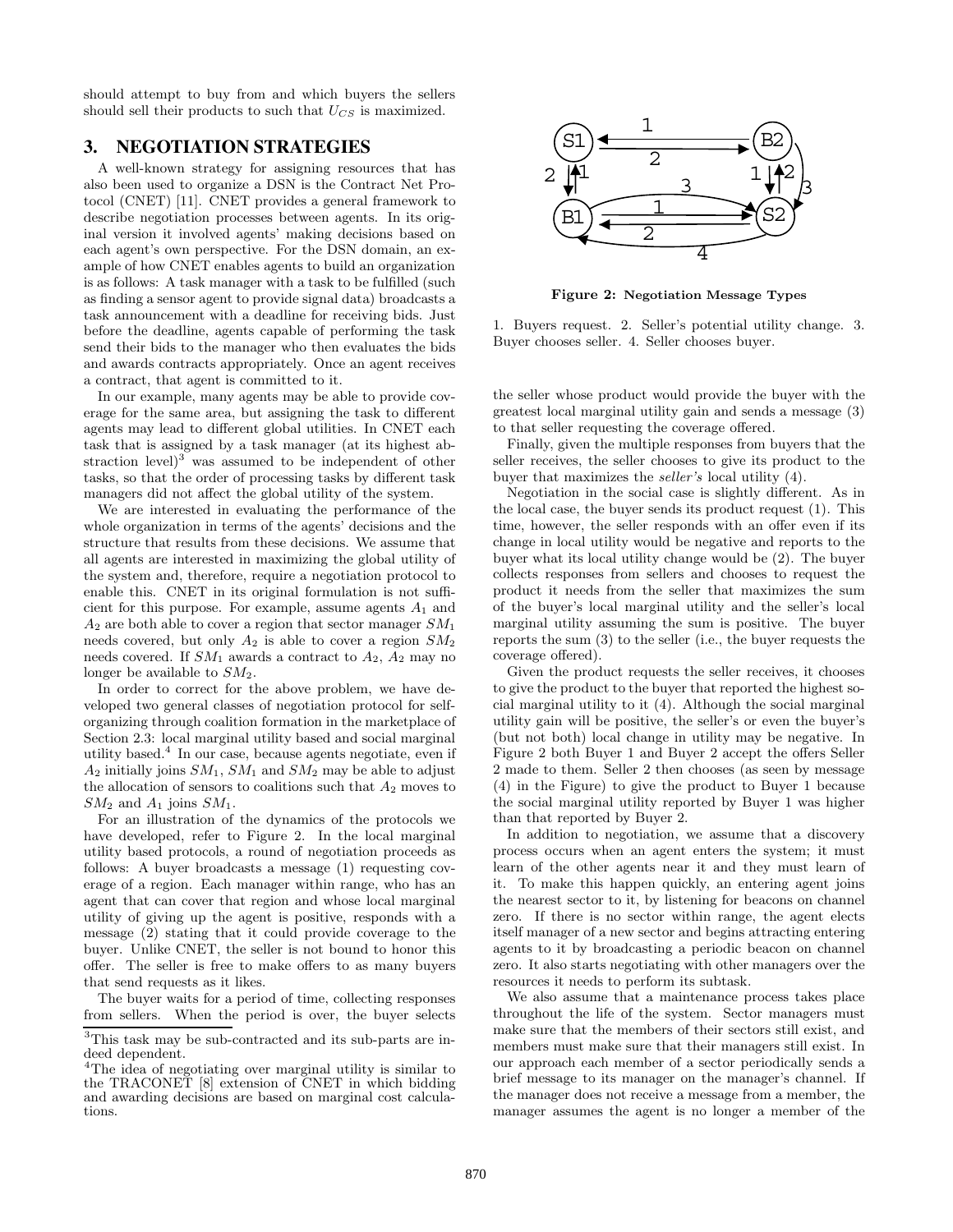coalition and adjusts its evaluation of the coalition accordingly. Likewise, the manager periodically sends a message to each of its members on the channel the member uses. If the member does not receive a message from its manager, that member assumes the manager is no longer active as a manager and joins the nearest coalition to it (as if it were entering the system for the first time).

# **4. RESULTS**

To examine the above classes of protocols on large numbers of agents, we built an asynchronous simulation testbed for the EW Challenge [3] DSN. One limitation of the simulation is that it does not model delays due to computation time. In order to deal with this, it has the ability to add random delays to messages that are sent. In future work we plan to explore how increased delays affect overall system performance.

Note that while we would like to compare our results to optimal, the sizes of the configurations tested in this work are too large to generate optimal values.

## **4.1 Organization Results**

To compare the performance of local and social utility based negotiation mechanisms, we varied factors such as when agents can initiate and respond to requests, whether sellers can initiate negotiations by advertising coverage, and how many agents a seller can transfer to a buyer during a negotiation. For each variation, we compared our results to those generated by CNET. In the CNET adapted for our domain, a buyer broadcasts a request. The seller collects requests and responds with an offer that the seller is obliged to fulfill if the buyer accepts it. This differs from our protocols. Since we are dealing with cooperative agents whose priority is the welfare of the system, a seller need not honor an offer. In other words, a CNET agent will respond only to a single request, while an agent that uses our protocols may respond to several requests simultaneously.

In total we tested fourteen protocols. We ran 100 experiments each on 40, 70, and 90 node configurations in 100 x 100 foot regions populated by agents with viewable sensor regions with 20 feet radii. For a given number of nodes, we generated an arbitrary configuration and then ran each of the 14 protocols on that configuration. By far the best performing protocols were those that were socially based.

Because of space limitations, we include results from six protocols with the following characteristics:

- **Single-Node Social Protocol (SNSoc):** Only single nodes are transferred per negotiation cycle. Sector managers are simultaneously buyers and sellers. Sellers advertise regions of coverage they are willing to give up. Value is based on social marginal utility.
- **Multiple-Node Social Protocol (MNSoc):** Same as above, but either one or two nodes may be transferred per negotiation cycles.
- **CNET Single Social Protocol (CNETSoc):** Socially based CNET with single node transfer.
- **Single-Node Local Protocol (SNLoc):** Same as SNSoc except that value is based on local marginal utility.

|                    | Single |        | Multiple |        | CNet    |        |
|--------------------|--------|--------|----------|--------|---------|--------|
|                    | local  | social | local    | social | local   | social |
| 40 nodes           |        |        |          |        |         |        |
| $\% \Delta U_{CS}$ | 6.5    | 61.2   | 6.3      | 60.6   | $2.1\,$ | 15.6   |
| Cycles             | 3      | 18     | 2        | 13     |         | 3      |
| 70 nodes           |        |        |          |        |         |        |
| $\% \Delta U_{CS}$ | 24.6   | 50.0   | 23.6     | 47.8   | 14.7    | 14.7   |
| Cycles             |        | 22     |          | 18     | 2       | 2      |
| 90 nodes           |        |        |          |        |         |        |
| $\%\Delta U_{CS}$  | 44.2   | 70.9   | 42.7     | 67.6   | 36.7    | 39.7   |
| Cycles             |        | 24     | 5        | 15     | 3       | 4.3    |

**Table 1: 40, 70 and 90 Node Configurations**

- **Multiple-Node Local Protocol (MNLoc):** Same as MNSoc except that value is based on local marginal utility.
- **CNET Single-Node Local Protocol (CNETLocal):** Same as CNETSoc, but locally based.

Table 1 summarizes the results for the protocols above for 40, 70, and 90 node configurations. They show the average percent change in global utility  $\% \Delta U_{CS}$  from the initial state to a stable state and the approximate number of negotiation cycles required to reach the stable state. In this context the initial state is the set of rough sectors immediately after the discovery phase. The stable state occurs when agents are no longer able to engage in successful negotiations.

Of all the protocols SNSoc and MNSoc performed best. It makes sense that these would perform better than the locally based protocols because of their increased social context. We were surprised to find, however, that MNSoc achieved slightly lower global utility than SNSoc did since Sandholm [5] suggests that a contract over multiple objects can help avoid local maxima that result from single object contracts. One possible explanation is that transferring more than one agent in a single transfer causes the system to become stable more quickly. As a result, the system falls into local maxima more often than it does when only transfers of single agents are allowed. For example, if a sector manager gives up two nodes to another at time *t*, then the set of possible actions that the same sector manager can take at time  $t + 1$  is reduced, and it may not be able to make a socially beneficial transfer that was unknown at time *t*. This conclusion is supported by the fact that the average number of negotiation cycles required to reach a stable state when MNSoc is used is less than the number when SNSoc is used. The conclusions in [5] consider a non-cooperative multi-agent system. In our cooperative organizations, the need for larger contracts is lessened by a more informative, social utility function.

While SNSoc does ultimately achieve higher global utility, it is interesting to note that early on in the self-organization process, MNSoc actually achieves higher utility. Figure 3 compares the average utility profiles of MNSoc and SNSoc for 90 node configurations. It gives the percentage of the final maximum utility achieved by SNSoc versus the average number of negotiation cycles. It shows that before the first 14 negotiation cycles, MNSoc does better. Only after this point does SNSoc pull ahead. The profile suggests a way of choosing a negotiation protocol and limiting how long the negotiation phase lasts. For instance, if the organization must form quickly due to high communication costs or other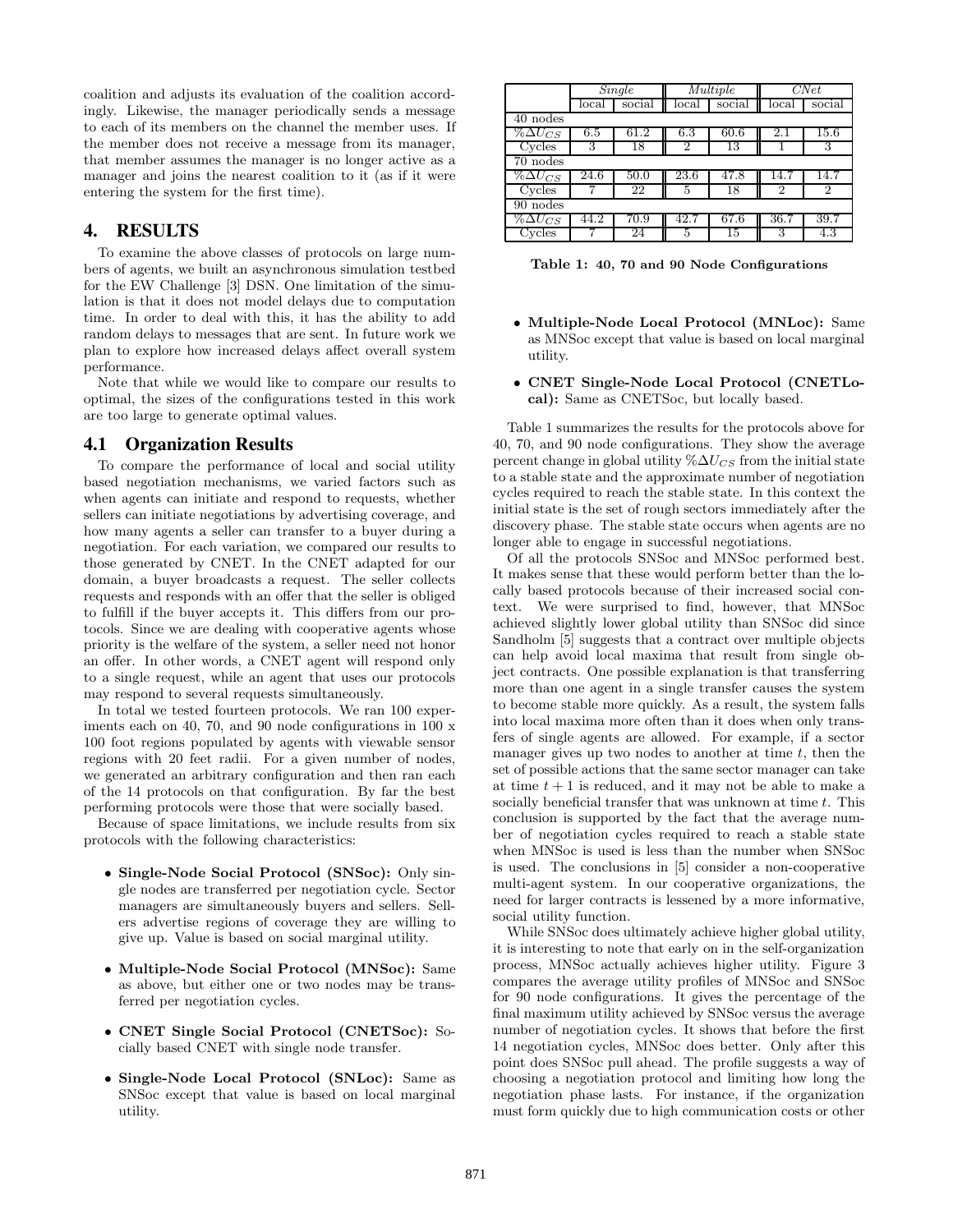

**Figure 3: Utility profiles for SNSoc and MNSoc 90 node configurations.**

constraints and achieving only 95% of the maximum utility is acceptable, then it is better to use MNSoc since it will reach this level of utility more quickly.

Also, evident in the graph is that in both cases, most of the utility increase occurs early on in the self-organization phase. This is corroborated by other results not shown here that show that the number of transfers of agents from one sector to another is high early on and then falls off rapidly.

Also of interest is that the fewer nodes in a configuration there are, the greater the difference is between the socially based protocols and the locally based ones (see Table 1). One explanation is that when there are many nodes in a fixed space, it is easier for these nodes to partition themselves to cover a given region. Thus, individual negotiation decisions in a dense region do not have as great of an effect on the ultimate social utility of the configuration as they do in less dense regions. While the more informed decisions possible through the socially-based utility functions certainly produce large improvements in utility in dense regions, their greatest impact is seen in less dense regions.

#### **4.2 Fault Tolerance and Message Traffic**

A DSN must be able to reorganize itself after several of its nodes go down. An additional concern of ours was that the maintenance process as described in Section 3 would hinder reorganization since if a sector manager fails, the nodes in its sector simply join other sectors near them rather than try to maintain the degraded sector. Therefore, we implemented a second maintenance scheme whereby if a manager fails, another node in its sector takes over its role.

To examine how well both mechanisms respond to nodefailure, we performed the following experiment for SNSoc and MNSoc. For 100 different configurations we let 90 nodes organize until they reached a stable organization. Then starting from that stable state, we removed 10 nodes at random and let the system reorganize once using the original maintenance mechanism, once using the new one. Finally, using the remaining 80 nodes as a starting configuration, we let those nodes organize from scratch. We repeated this process three more times, each time starting from the stable 90-node organization, removing the same set of nodes as in the previous experiment plus an additional 10.

In all cases MNSoc organized more quickly than SNSoc with only minor differences in final utility. Figure 4 shows



**Figure 4: MNSoc utility profiles for 80 nodes reorganizing two ways plus 80 nodes organizing from scratch**



**Figure 5: MNSoc utility profiles for 50 nodes reorganizing two ways plus 50 nodes organizing from scratch**

the utility profiles for MNSoc when 10 nodes fail. The graph for SNSoc is similar. When only 10 nodes go down, maintaining degraded sectors enables the system to reorganize most efficiently. In other words, since losing only a small number of nodes does not perturb the structure of the stable organization much, it is best to work within that structure and make only minor adjustments after node failure.

The above does not hold as more nodes go down. When 20 nodes fail, the two mechanisms have almost identical profiles. When 30 and 40 nodes go down, SNSoc reorganizes most quickly with the original maintenance mechanism, followed closely by organizing from scratch. With MNSoc organizing from scratch actually does better than reorganizing with either maintenance mechanism; in fact it achieves better utility than the other two options (see Figure 5). When large numbers fail, trying to maintain a previous structure hinders reorganizing and prevents the system from finding a globally beneficial solution.

The final check of our self-organization procedure was to verify that it keeps inter-sector communication low. We built a simple message traffic model of the domain and tested it on the stable 70-node organizations. The model showed that on average approximately 85% of messages occur within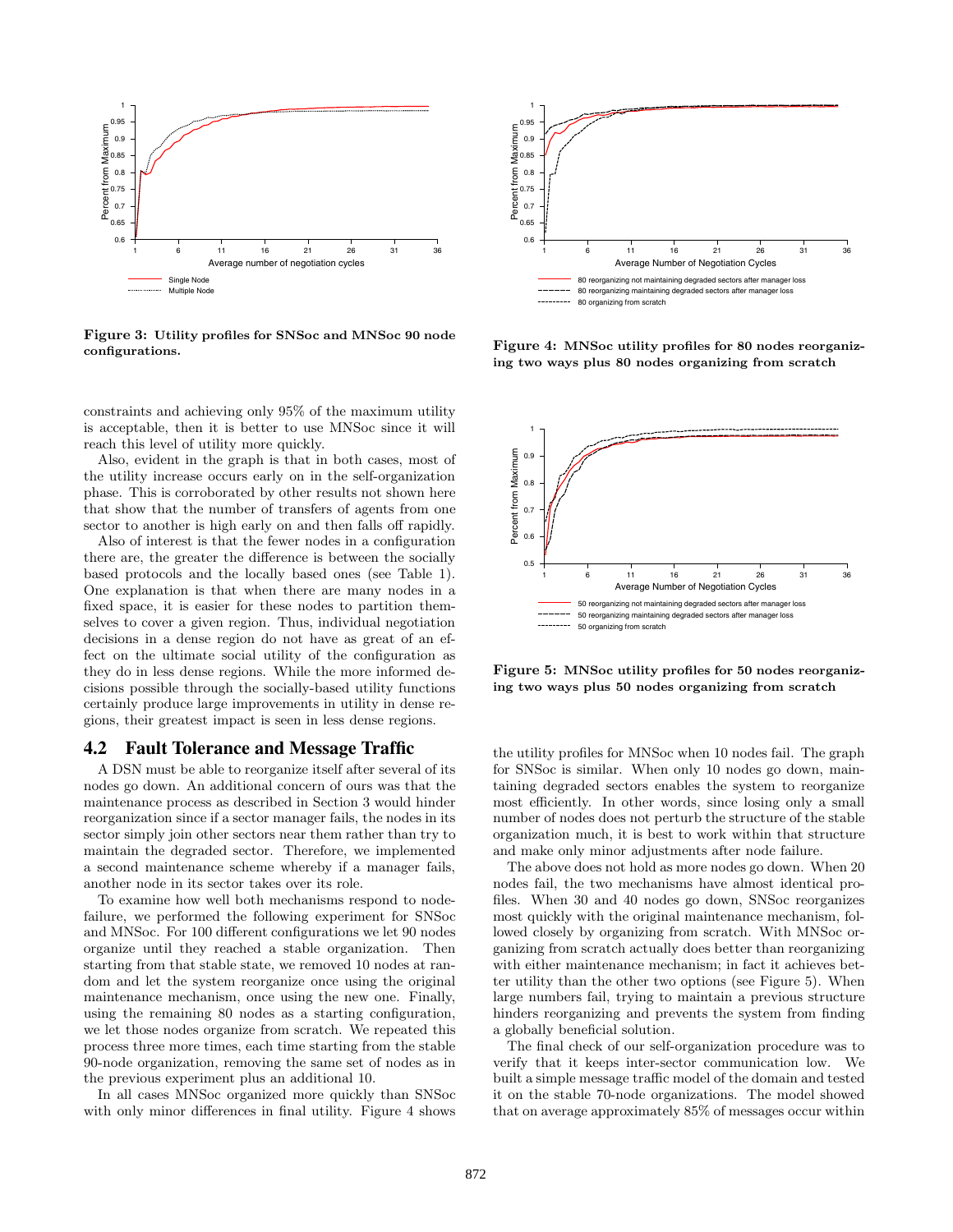sectors, indicating that our algorithm successfully divides the agents such that most messages indeed occur within sectors.

# **5. THEORETICAL MODEL**

In addition to experimentation, we developed a theoretical model of the negotiation process that builds on the idea that increased social context can improve system performance.

Because our system is cooperative, we assume that agents can share information, although the process of obtaining this information may be costly. In a DSN, decisions about which agent covers which area are affected by the interdependencies that exist between the agents.

Definition 1 (Interdependency). *Given that sector managers SM*<sup>i</sup> *and SM*<sup>j</sup> *are responsible for tracking tasks in sectors*  $S_i$  *and*  $S_j$ *, we define an interdependency between these two sector managers if*  $Area_{S_i} \bigcap Area_{S_j} \neq \emptyset$ 

*A* chain of interdependencies *is given by an ordered list of*  $\text{sector managers} \; SM_{i_1}, SM_{i_2}, \ldots, SM_{i_{n-1}}, SM_{i_n} \; \text{such that}$  $Area_{S_{i_1}} \bigcap Area_{S_{i_2}} \neq \emptyset \dots \text{ } Area_{S_{i_{n-1}}} \bigcap Area_{S_{i_n}} \neq \emptyset.$  We *denote by n the maximal length of a possible chain of interdependencies in a given system.*<sup>5</sup>

We distinguish agents based on their information horizon, the amount of information they can gather given by the length of an interdependencies' chain. We define an agent that knows the information in a chain of *k* interdependencies as follows:

DEFINITION 2 (K-SOCIAL,  $k \leq n$ ). *Agent A is* **k-social** *if its decision about the action it will perform is based on information known by each agent in a chain of interdependencies of length k whose first element is A.*<sup>6</sup>

To explain the process in which an agent (a buyer or a seller) must decide which offer to accept or to whom it should sell a resource, we refer the reader to Figure 6.



**Figure 6:** A Decision Tree example for  $n = 3$ .

We first build a tree describing the chain of interdependencies<sup>7</sup>. Each node represents a sector manager, and each edge represents an interdependency. In the figure, the numbers of each node represent the sector managers' names. The depth of the tree is the length of the interdependencies chain. Assume that  $n = 3$ . The root is at level  $k = 0$ , and the agent at the root is the one making a decision.

In Figure 6, agent *A*1 needs either to decide to whom to sell a resource that *A*1 currently owns, or it must decide from whom to buy a resource it needs. We denote by  $\Delta_{ij}$  the change in *i*'s utility caused by agent *j*'s selling to or buying from agent *i*. If A1 is local  $(k = 0)$  it does not consider the other agents, and by comparing  $\Delta_{12}$  to  $\Delta_{13}$  chooses to interact with either *A*2 or *A*3 based which would produce the greater change in its own utility. This is analogous to the locally based protocols described in Sections 3 and 4.

If *A*1 is  $k = 1$ *social*, it compares  $\Delta_{12} + \Delta_{21}$  to  $\Delta_{13} + \Delta_{31}$ . In this case, *A*2 and *A*3 may be interacting simultaneously with other agents, but since *A*1 sees only up to horizon 1, it is unaware of any pending decisions further down the interdependency chain. So *A*1's decision may be wrong. For example, if *A*1 accepts the transaction with *A*2 based on the above comparison, it may lose, if *A*2 chooses *A*4 instead of *A*1. We have not implemented a protocol in which the agents are  $k = 1 \text{social}$ . If we had, it would proceed as follows: 1) A buyer broadcasts a request for coverage. 2) A seller responds with an offer. 3) The buyer does not wait to collect responses from sellers; it simply responds to the seller, telling it what the buyer's local change in utility would be if it were to receive the seller's offer. 4) The seller ranks all responses it receives based on the sum of its local marginal utility and the reported buyers' utilities. The seller chooses the buyer that gives the highest sum.

If  $A1$  is  $k = 2\text{social}$ , it knows whether  $A2$  is negotiating with *A*4 and *A*5 while *A*2 is negotiating with *A*1. Here *A*1 decides by computing  $max\{\Delta_{21} + \Delta_{12}, max\{\Delta_{24} + \Delta_{16}\}\}$  $\Delta_{42}, \Delta_{25} + \Delta_{52}$ }.

If the "winner" of this maximum is  $\Delta_{21} + \Delta_{12}$ , sector manager *A*2 will **not** transact with *A*4 or *A*5. Therefore, sector manager *A*1 to make his decision compares  $\Delta_{21} + \Delta_{12}$ to  $\Delta_{13} + \Delta_{31}$  and chooses A2 or A3 accordingly. If the "winner" of the above maximum is  $\Delta_{24} + \Delta_{42}$  or  $\Delta_{25} + \Delta_{52}$ , then the value for  $max{\{\Delta_{21} + \Delta_{12}, max\{\Delta_{24} + \Delta_{42}, \Delta_{25} + \Delta_{16}\}}$  $\{\Delta_{52}\}\}\$ is set to  $-\infty$ , so that *A*1 does not take *A*2 as an option in its decision because from its perspective *A*2 will accept the transaction with either *A*4 or *A*5 and not with *A*1; in this case *A*1 chooses *A*3.

The *k* = 2*social* case is analogous to the social marginal utility protocols we have developed. In those protocols, the seller at the root does not actually do all of the calculations described above. Rather, parts of the calculation are done further down the tree and propagated up. For example, if *A*1 in Figure 6 is a seller, *A*2 is a buyer and calculates  $max\{\Delta_{21} + \Delta_{12}, max\{\Delta_{24} + \Delta_{42}, \Delta_{25} + \Delta_{52}\}\}.$  If the "winner" is  $\Delta_{21} + \Delta_{12}$ , A2 propagates this value up to *A*1. Otherwise, it does not, and *A*1 knows only to consider negotiating with *A*3.

Notice that Sandholm and Lesser [7] assume self-interested agents, which are necessarily  $k = 0$ *social*<sup>8</sup>. In their case, agents must transact on complex deals in order to approximate the maximal utility. We take advantage of the cooperativeness of the system by allowing the agents to be social and, thus, obtain better deals in terms of the complete system without the need to transact over more complex deals.

Results obtained from our simulations show that social agents attain higher utilities than local agents and that in configurations with few agents, the difference between the organizational utility obtained by social agents and that ob-

<sup>5</sup>In general, an interdependency exists if the set of resources needed by two agents making a decision intersect.

 ${}^{6}$ In the setting analyzed so far, the agent referred to in this definition corresponds to the sector manager.

<sup>7</sup>The interdependencies may actually be represented by a graph, because there may be cycles of interdependencies among the resources. So this tree is a mapping from this graph to a tree, i.e., whenever a node that has already appeared in the tree needs to appear again it is set to a leaf.

<sup>8</sup>In this paper, we are assuming that communication between the cooperative agents is free. It is not reasonable to assume that self-interested agents will exchange this information for free, although they may benefit from it.